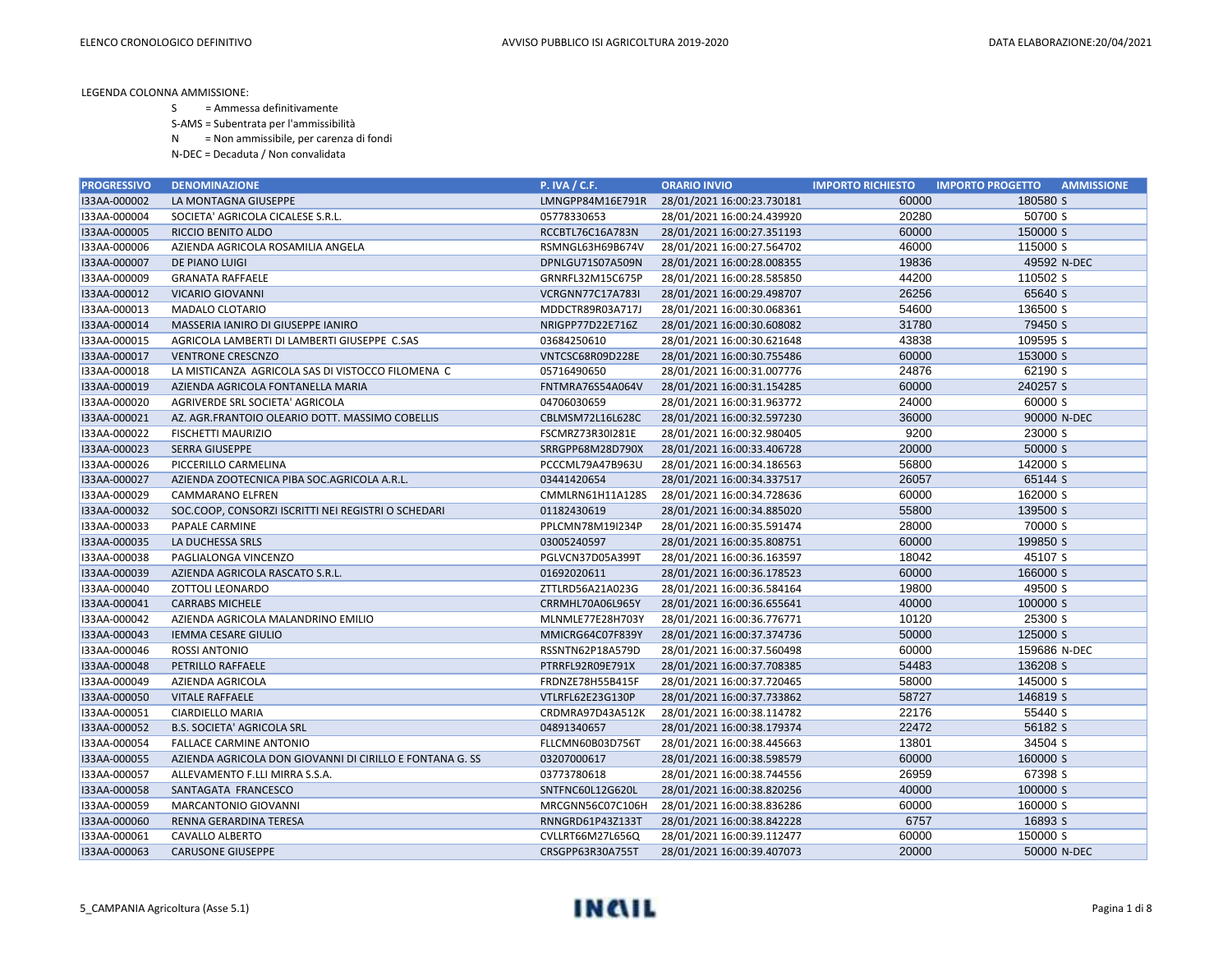- S = Ammessa definitivamente
- S-AMS = Subentrata per l'ammissibilità
- N = Non ammissibile, per carenza di fondi
- N-DEC = Decaduta / Non convalidata

| <b>PROGRESSIVO</b> | <b>DENOMINAZIONE</b>                                  | <b>P. IVA / C.F.</b> | <b>ORARIO INVIO</b>        | <b>IMPORTO RICHIESTO</b> | <b>IMPORTO PROGETTO</b><br><b>AMMISSIONE</b> |
|--------------------|-------------------------------------------------------|----------------------|----------------------------|--------------------------|----------------------------------------------|
| I33AA-000064       | <b>BELPERIO DONATO</b>                                | BLPDNT75R15A783C     | 28/01/2021 16:00:39.506559 | 17630                    | 44075 S                                      |
| I33AA-000065       | AZ. AGR. DELL'ANGELO DI TROISI FRANCA                 | TRSFNC70P46L461F     | 28/01/2021 16:00:39.529467 | 18477                    | 46194 S                                      |
| I33AA-000066       | D'ADDIO PIO                                           | DDDPIO67R16H834T     | 28/01/2021 16:00:39.555314 | 33541                    | 83854 S                                      |
| I33AA-000069       | CASTELLANO ANTONIO                                    | CSTNTN71D08F799R     | 28/01/2021 16:00:41.248208 | 26000                    | 65000 S                                      |
| I33AA-000070       | PELLEGRINO FABIO                                      | PLLFBA84E10E791J     | 28/01/2021 16:00:41.563923 | 39200                    | 98000 S                                      |
| I33AA-000071       | DI RUBBO VITTORIO                                     | DRBVTR47S16A783W     | 28/01/2021 16:00:41.941842 | 2556                     | 6391 S                                       |
| I33AA-000073       | ROMANO ANTONIO                                        | RMNNTN70S08H898A     | 28/01/2021 16:00:42.337884 | 39805                    | 99514 S                                      |
| I33AA-000074       | AZIENDA AGRICOLA CAMPO VERDE DI DI MAURO NICOLA       | DMRNCL67M28A512G     | 28/01/2021 16:00:42.484182 | 45600                    | 114000 S                                     |
| I33AA-000075       | AZ.AGR.SENESE LORETO                                  | SNSLRT63S07Z700J     | 28/01/2021 16:00:42.569551 | 60000                    | 154000 S                                     |
| I33AA-000076       | D'ADDESA TOMMASO                                      | DDDTMS82S20A399P     | 28/01/2021 16:00:42.597239 | 14667                    | 36668 S                                      |
| I33AA-000077       | <b>VAIO SALVATORE</b>                                 | VAISVT81E21B715J     | 28/01/2021 16:00:42.637979 | 46794                    | 116987 S                                     |
| I33AA-000078       | AZIENDA AGRICOLA NIGRO GIOVANNI                       | NGRGNN76P24A509O     | 28/01/2021 16:00:42.684807 | 18762                    | 46906 S                                      |
| I33AA-000079       | <b>CARPINELLI TEODORA</b>                             | CRPTDR69M42H984I     | 28/01/2021 16:00:42.731854 | 60000                    | 198123 S-AMS                                 |
| I33AA-000080       | <b>FASANO GIANPIETRO</b>                              | FSNGPT83D30G039N     | 28/01/2021 16:00:42.806582 | 44054                    | 110136 N                                     |
| I33AA-000081       | <b>CILENTO GIUSEPPE</b>                               | CLNGPP64C30A717T     | 28/01/2021 16:00:43.208283 | 60000                    | 150000 N                                     |
| I33AA-000082       | <b>GALLARELLO GIORGIO</b>                             | GLLGRG90C29A783B     | 28/01/2021 16:00:43.215250 | 46470                    | 116175 N                                     |
| I33AA-000084       | AZIENDA VOTINO SOCIETA' AGRICOLA SRL                  | 01308780624          | 28/01/2021 16:00:43.321171 | 20400                    | 51000 N                                      |
| I33AA-000087       | AZIENDA AGRICOLA STORTI LUIGIA                        | 01691440646          | 28/01/2021 16:00:43.424047 | 27634                    | 69085 N                                      |
| I33AA-000088       | SOCIETA SEMPLICE                                      | 02777250644          | 28/01/2021 16:00:43.473512 | 50704                    | 126762 N                                     |
| I33AA-000090       | <b>RUSSO ANTONIO</b>                                  | RSSNTN90S05B715A     | 28/01/2021 16:00:43.580160 | 46000                    | 115000 N                                     |
| I33AA-000091       | CORNACCHIA MICHELINA                                  | CRNMHL57E65L589B     | 28/01/2021 16:00:43.686385 | 26549                    | 66374 N                                      |
| I33AA-000092       | DI LIONE ROSETTA                                      | DLNRTT62R55C879Y     | 28/01/2021 16:00:43.703724 | 60000                    | 150000 N                                     |
| I33AA-000093       | CAFARO MIRCO                                          | CFRMRC91D24D390W     | 28/01/2021 16:00:43.996431 | 20720                    | 51800 N                                      |
| I33AA-000094       | AZIENDA AGRICOLA PIERRI GIUSEPPE                      | PRRGPP64E29G834K     | 28/01/2021 16:00:44.078228 | 12000                    | 30000 N                                      |
| I33AA-000095       | CAGGIANO ANNA BENEDETTA                               | CGGNBN58E71E397W     | 28/01/2021 16:00:44.407178 | 18952                    | 47380 N                                      |
| I33AA-000099       | SABBATINI MARCO                                       | SBBMRC67A08H703E     | 28/01/2021 16:00:44.833552 | 60000                    | 150000 N                                     |
| I33AA-000100       | <b>GALGANO ANTONIETTA</b>                             | GLGNNT68D66Z112T     | 28/01/2021 16:00:44.856604 | 27600                    | 69000 N                                      |
| I33AA-000101       | <b>RAFFA ANGELO</b>                                   | RFFNGL71D28M203F     | 28/01/2021 16:00:44.954350 | 20740                    | 51851 N                                      |
| I33AA-000102       | ANASTASIA SOCIETA' SEMPLICE                           | 07324871214          | 28/01/2021 16:00:44.970931 | 21936                    | 54841 N                                      |
| I33AA-000103       | <b>BIOHOPE DI SPERANZA GIOVANNI</b>                   | SPRGNN88L22L628D     | 28/01/2021 16:00:45.000612 | 17240                    | 43101 N                                      |
| I33AA-000104       | <b>NATALE MARCO</b>                                   | NTLMRC79P25F839B     | 28/01/2021 16:00:45.121844 | 39280                    | 98200 N                                      |
| I33AA-000105       | <b>SQUITIERI FRANCO</b>                               | SQTFNC69D17I438B     | 28/01/2021 16:00:45.198313 | 10940                    | 27350 N                                      |
| I33AA-000106       | AGROZOOTECNICA MARCHESA DI PARENTE E C. SNC           | 01773730617          | 28/01/2021 16:00:45.335864 | 60000                    | 150000 N                                     |
| I33AA-000108       | <b>D'AMICO CARMINE</b>                                | DMCCMN54M24A024L     | 28/01/2021 16:00:45.468608 | 22100                    | 55250 N                                      |
| I33AA-000109       | ZUCCARINO SOCIETA' AGRICOLA S.R.L.                    | 02937590640          | 28/01/2021 16:00:45.809481 | 14000                    | 35000 N                                      |
| I33AA-000110       | <b>COCCA VINCENZO</b>                                 | CCCVCN79C30A783O     | 28/01/2021 16:00:45.881245 | 21974                    | 54936 N                                      |
| I33AA-000111       | DI MARINO RAFFAELE                                    | DMRRFL89S12A323A     | 28/01/2021 16:00:46.212911 | 21776                    | 54440 N                                      |
| I33AA-000112       | <b>LAURO CARMINE</b>                                  | LRACMN72M27B990N     | 28/01/2021 16:00:46.270754 | 48109                    | 120273 N                                     |
| I33AA-000114       | VAIO MARCELLO                                         | VAIMCL84L01B715M     | 28/01/2021 16:00:46.491084 | 46124                    | 115311 N                                     |
| I33AA-000117       | PACIFICO MICHELE                                      | PCFMHL70T15H764M     | 28/01/2021 16:00:46.712723 | 36000                    | 90000 N                                      |
| I33AA-000118       | SOCIETA' AGRICOLA LAURI E CONSALVO ALLEVAMENTI S.R.L. | 09072201214          | 28/01/2021 16:00:46.728261 | 60000                    | 150000 N                                     |
| I33AA-000119       | SOCIETA' CAGRICOLA PAESTUM SRL                        | 04842420657          | 28/01/2021 16:00:46.966337 | 3595                     | 8988 N                                       |
| I33AA-000120       | ROMANO FRANCESCO                                      | RMNFNC80S28B963Y     | 28/01/2021 16:00:47.153692 | 21800                    | 54500 N                                      |

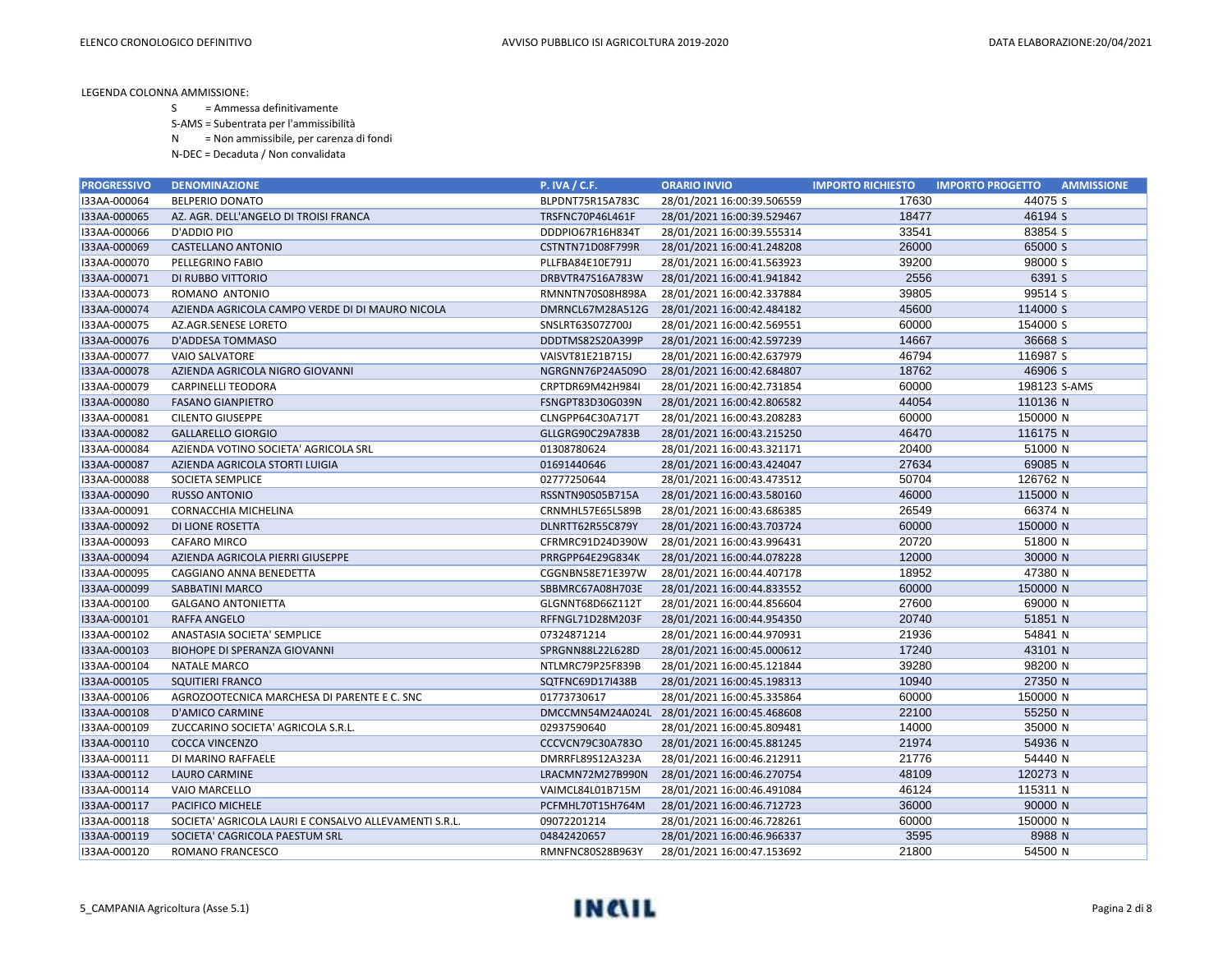- S = Ammessa definitivamente
- S-AMS = Subentrata per l'ammissibilità
- N = Non ammissibile, per carenza di fondi
- N-DEC = Decaduta / Non convalidata

| <b>PROGRESSIVO</b> | <b>DENOMINAZIONE</b>                                      | <b>P. IVA / C.F.</b>    | <b>ORARIO INVIO</b>        | <b>IMPORTO RICHIESTO</b> | <b>IMPORTO PROGETTO</b><br><b>AMMISSIONE</b> |
|--------------------|-----------------------------------------------------------|-------------------------|----------------------------|--------------------------|----------------------------------------------|
| I33AA-000121       | DI CERBO CARMINE                                          | DCRCMN84H25G596S        | 28/01/2021 16:00:47.230661 | 59400                    | 148500 N                                     |
| I33AA-000122       | <b>GALGANO GIUSEPPE</b>                                   | GLGGPP64C15Z112E        | 28/01/2021 16:00:47.513875 | 40000                    | 100000 N                                     |
| I33AA-000124       | D'ANGELO FRANCESCO                                        | DNGFNC71L06B644Y        | 28/01/2021 16:00:47.762992 | 60000                    | 162000 N                                     |
| I33AA-000128       | LONGOBARDI ANNA                                           | LNGNNA88L51F839T        | 28/01/2021 16:00:48.291355 | 60000                    | 171000 N                                     |
| I33AA-000129       | RAGOZZINO CRISTIAN                                        | RGZCST92S21B715J        | 28/01/2021 16:00:48.423052 | 20960                    | 52400 N                                      |
| I33AA-000130       | CAPORASO MARCO                                            | CPRMRC77T01A783Q        | 28/01/2021 16:00:48.524122 | 60000                    | 155240 N                                     |
| I33AA-000131       | <b>COLANGELO DAVIDE</b>                                   | CLNDVD69H14B644C        | 28/01/2021 16:00:48.909753 | 46800                    | 117000 N                                     |
| I33AA-000133       | AZIENDA AGRICOLA CRESTA MARIO MARCO                       | CRSMMR80L14A509S        | 28/01/2021 16:00:49.134829 | 54000                    | 135000 N                                     |
| I33AA-000134       | LA MONTAGNA ANDREA                                        | LMNNDR65P29A024B        | 28/01/2021 16:00:49.247781 | 60000                    | 175350 N                                     |
| I33AA-000135       | AGRITURISMO I TRE ULIVI DI SOLDEVILA PORQUERAS MONTSERRAT | SLDMTS62M65Z131A        | 28/01/2021 16:00:49.317007 | 27073                    | 67683 N                                      |
| I33AA-000136       | <b>IOVINO ATTILIO</b>                                     | <b>VNITTL77L15E791C</b> | 28/01/2021 16:00:49.582346 | 21180                    | 52950 N                                      |
| I33AA-000141       | CAFARO GIANLUCA AZIENDA AGRICOLA                          | CFRGLC94D14A717D        | 28/01/2021 16:00:50.180986 | 21122                    | 52805 N                                      |
| I33AA-000142       | <b>CITRO LIBERATO</b>                                     | CTRLRT48S09A717Z        | 28/01/2021 16:00:50.264685 | 26000                    | 65000 N                                      |
| I33AA-000144       | <b>ERRA VALENTINO</b>                                     | RREVNT82B13A717C        | 28/01/2021 16:00:50.628569 | 40600                    | 101500 N                                     |
| I33AA-000146       | SOCIETA' AGRICOLA FRAVITA SRL                             | 03614980658             | 28/01/2021 16:00:50.966441 | 60000                    | 169800 N                                     |
| I33AA-000147       | <b>CASERTA DOMENICO</b>                                   | CSRDNC68B24B715S        | 28/01/2021 16:00:51.026612 | 57800                    | 144500 N                                     |
| I33AA-000153       | DE ROSA ANGELINA                                          | DRSNLN69P57M092M        | 28/01/2021 16:00:51.944710 | 15400                    | 38500 N                                      |
| I33AA-000157       | DI GENNARO TOMMASO                                        | DGNTMS77A13I234Q        | 28/01/2021 16:00:52.494825 | 39000                    | 97500 N                                      |
| I33AA-000158       | <b>MARANO PASQUALE</b>                                    | MRNPQL57R14B644Y        | 28/01/2021 16:00:52.706992 | 30600                    | 76500 N                                      |
| I33AA-000159       | AZIENDA BUFALINA FRANZESE SOCIETA' AGRICOLA SRL           | 04190780611             | 28/01/2021 16:00:52.987654 | 60000                    | 151850 N                                     |
| I33AA-000160       | NAPOLETANO DANILO                                         | NPLDNL75M15L083Y        | 28/01/2021 16:00:53.316570 | 21348                    | 53370 N                                      |
| I33AA-000161       | TERRACCIANO DOMENICO                                      | TRRDNC50H16I293J        | 28/01/2021 16:00:53.388500 | 44304                    | 110762 N                                     |
| I33AA-000162       | LA FORTEZZA SOCIETA' AGRICOLA S.R.L.                      | 01473850624             | 28/01/2021 16:00:53.575869 | 32000                    | 80000 N                                      |
| I33AA-000163       | MASTRANTUONO ANTONIO                                      | MSTNTN73E02F717I        | 28/01/2021 16:00:53.756160 | 60000                    | 156231 N                                     |
| I33AA-000165       | <b>BUSILLO ANTONIO</b>                                    | BSLNTN89C02A717F        | 28/01/2021 16:00:53.994758 | 27120                    | 67800 N                                      |
| I33AA-000166       | <b>FAMIGLIETTI IRENE</b>                                  | FMGRNI73R60A509Y        | 28/01/2021 16:00:54.160592 | 33672                    | 84181 N                                      |
| I33AA-000169       | DI CECCA LUCIANO AGRICOLTORE                              | DCCLCN77T21A509N        | 28/01/2021 16:00:54.671315 | 40000                    | 100000 N                                     |
| I33AA-000170       | SANTANIELLO MARIA                                         | SNTMRA78M55I073N        | 28/01/2021 16:00:54.690739 | 24950                    | 62383 N                                      |
| I33AA-000171       | <b>CORBISIERO MARIO</b>                                   | CRBMRA78H19L083D        | 28/01/2021 16:00:54.792780 | 17720                    | 44300 N                                      |
| I33AA-000174       | <b>BIANCO VINCENZO</b>                                    | BNCVCN79P12A512H        | 28/01/2021 16:00:55.160184 | 16640                    | 41600 N                                      |
| I33AA-000175       | <b>MARTUCCI FEDERICO</b>                                  | MRTFRC62D18D769Z        | 28/01/2021 16:00:55.312329 | 44538                    | 111345 N                                     |
| I33AA-000176       | LA COLLINA D'ORO SRL SOCIETA' AGRICOLA                    | TRMMRA80A71G793F        | 28/01/2021 16:00:55.462178 | 60000                    | 150000 N                                     |
| I33AA-000177       | <b>MOSCA ROSARIA</b>                                      | MSCRSR59T45D789H        | 28/01/2021 16:00:55.558595 | 16471                    | 41178 N                                      |
| I33AA-000179       | DI MARIA NICOLINA                                         | DMRNLN42R51I179N        | 28/01/2021 16:00:55.774153 | 4237                     | 10593 N                                      |
| I33AA-000181       | SOC. AGR. COLELLA S.S. DI COLELLA DONATO E GIUSEPP        | 03339420618             | 28/01/2021 16:00:56.097184 | 60000                    | 160000 N                                     |
| I33AA-000182       | <b>TUCCI LILIANA</b>                                      | TCCLLN70B48A328N        | 28/01/2021 16:00:56.229382 | 24428                    | 71070 N                                      |
| I33AA-000183       | <b>CAVALLO FRANCO</b>                                     | CVLFNC64B17C879N        | 28/01/2021 16:00:56.234740 | 60000                    | 150000 N                                     |
| I33AA-000184       | SOCIETA' AGRICOLA SISTO RICCIO S.R.L.                     | 04111770618             | 28/01/2021 16:00:56.302857 | 60000                    | 168000 N                                     |
| I33AA-000185       | AZIENDA AGRICOLA COPPOLA OLIMPIA                          | CPPLMP72H68A509G        | 28/01/2021 16:00:56.376490 | 23797                    | 59494 N                                      |
| I33AA-000186       | <b>BOLLELLA MICHELINA</b>                                 | BLLMHL66L71F717X        | 28/01/2021 16:00:56.384166 | 23540                    | 58850 N                                      |
| I33AA-000188       | OLEA EUROPEA DI AMBROSIO PASQUALE                         | MBRPQL82E19H931M        | 28/01/2021 16:00:56.625878 | 22200                    | 55525 N                                      |
| I33AA-000189       | AZIENDA AGRICOLA MARCHETTI FRANCA                         | MRCFNC73B50H898R        | 28/01/2021 16:00:56.725695 | 2929                     | 7324 N                                       |
| I33AA-000191       | PETRELLA GAETANINA                                        | PTRGNN69A50F839S        | 28/01/2021 16:00:56.940260 | 34860                    | 87150 N                                      |

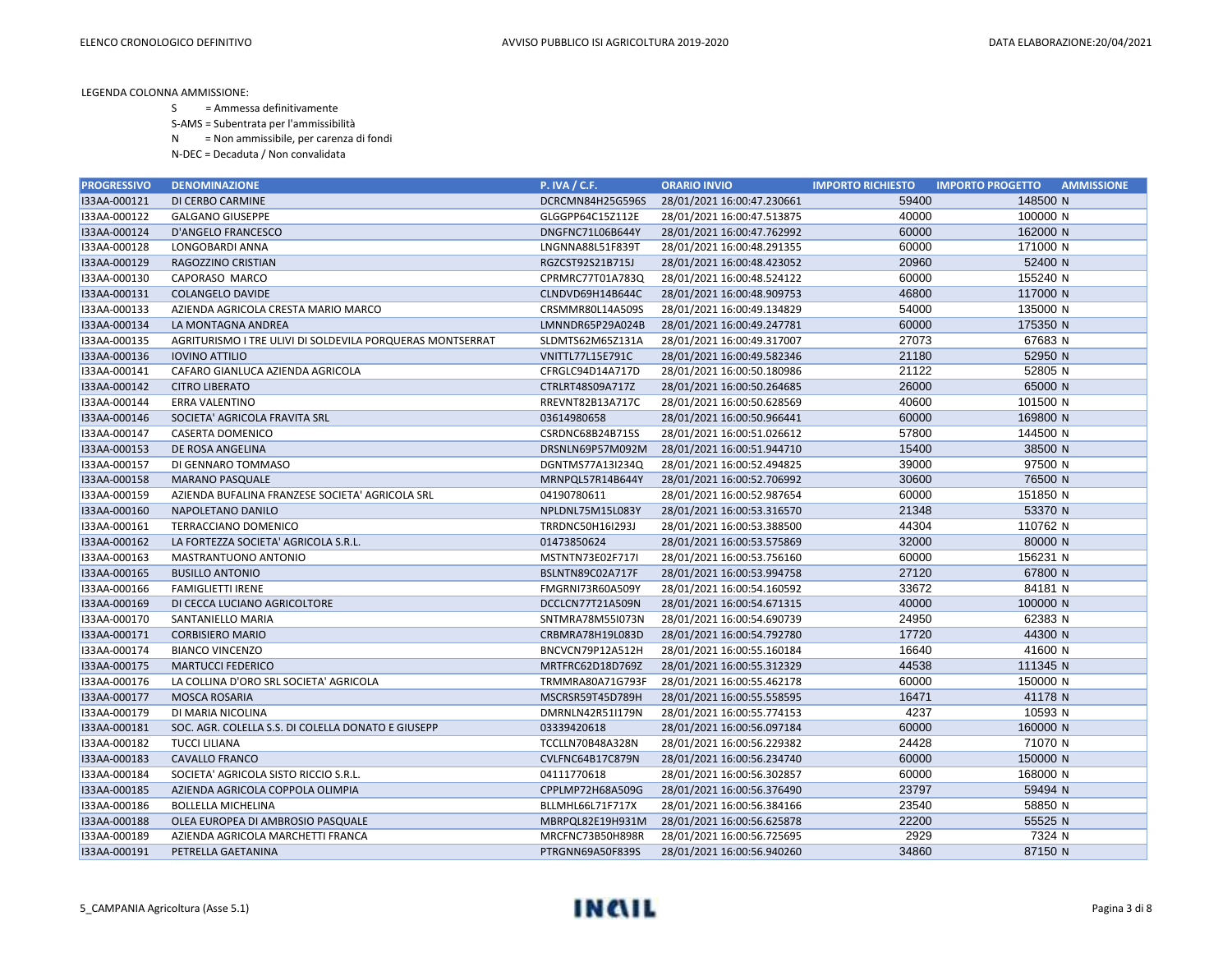- S = Ammessa definitivamente
- S-AMS = Subentrata per l'ammissibilità
- N = Non ammissibile, per carenza di fondi
- N-DEC = Decaduta / Non convalidata

| <b>PROGRESSIVO</b> | <b>DENOMINAZIONE</b>                                        | <b>P. IVA / C.F.</b> | <b>ORARIO INVIO</b>        | <b>IMPORTO RICHIESTO</b> | <b>IMPORTO PROGETTO</b><br><b>AMMISSIONE</b> |
|--------------------|-------------------------------------------------------------|----------------------|----------------------------|--------------------------|----------------------------------------------|
| I33AA-000192       | APICELLA BERNARDO                                           | PCLBNR97E19F839Y     | 28/01/2021 16:00:56.978978 | 56000                    | 140000 N                                     |
| I33AA-000193       | <b>MORELLI GIANDOMENICO</b>                                 | MRLGDM68B06D755K     | 28/01/2021 16:00:57.083727 | 16714                    | 41786 N                                      |
| I33AA-000194       | LIOI DOMENICO                                               | LIODNC79P07G942A     | 28/01/2021 16:00:57.164210 | 48000                    | 120000 N                                     |
| I33AA-000197       | PAOLUCCI MARINA                                             | PLCMRN81L60A783L     | 28/01/2021 16:00:58.298161 | 57301                    | 143253 N                                     |
| I33AA-000198       | DITTA INDIVIDUALE                                           | CVNNNN62B54A783Z     | 28/01/2021 16:00:58.532478 | 26296                    | 65740 N                                      |
| I33AA-000199       | <b>GIACCIO GENNARO</b>                                      | GCCGNR56H18F839N     | 28/01/2021 16:00:58.537576 | 60000                    | 150000 N                                     |
| I33AA-000200       | TERREDORA DI PAOLO S.S.                                     | 01721710646          | 28/01/2021 16:00:58.680997 | 56800                    | 142000 N                                     |
| I33AA-000201       | <b>GAMBERO STEFANO</b>                                      | GMBSFN57L21B715Z     | 28/01/2021 16:00:58.771940 | 60000                    | 160000 N                                     |
| I33AA-000202       | SABATINO Q.H. S.R.L.                                        | 05164640657          | 28/01/2021 16:00:58.807118 | 4760                     | 11900 N                                      |
| I33AA-000204       | SOCIETA' AGRICOLA SEMPLICE SAN TEODORO                      | SNTGNN96A21B963N     | 28/01/2021 16:00:59.322532 | 30656                    | 76641 N                                      |
| I33AA-000206       | DEL PRIORE GERARDINA GIUSEPPINA                             | DLPGRD61E66E245G     | 28/01/2021 16:00:59.412757 | 6456                     | 16141 N                                      |
| I33AA-000208       | <b>MARCANTONIO CARMINE</b>                                  | MRCCMN62T01C106R     | 28/01/2021 16:00:59.487821 | 56743                    | 141859 N                                     |
| I33AA-000210       | AZIENDA AGRICOLA GUIDA OTTAVIO                              | GDUTTV97L30H703Z     | 28/01/2021 16:00:59.660637 | 23100                    | 57750 N                                      |
| I33AA-000211       | PEPE GUGLIELMO                                              | PPEGLL70B24H764L     | 28/01/2021 16:00:59.823296 | 36000                    | 90000 N                                      |
| I33AA-000212       | COMUNIONE INCIDENTALE CEGLIA CLEMENTE                       | 03043370711          | 28/01/2021 16:01:00.512321 | 48000                    | 120000 N                                     |
| I33AA-000214       | <b>GALLINARO ARMANDO</b>                                    | GLLRND87B13D708N     | 28/01/2021 16:01:00.581734 | 19864                    | 49660 N                                      |
| I33AA-000215       | <b>RESPUCCI GIORGINA</b>                                    | RPPGGN78L60A509A     | 28/01/2021 16:01:00.635042 | 13300                    | 33250 N                                      |
| I33AA-000217       | AZIENDA AGRICOLA PERILLO DI ROMANO ANNA MARIA               | RMNNMR65H53F559Z     | 28/01/2021 16:01:01.349721 | 3325                     | 8314 N                                       |
| I33AA-000220       | <b>FUSCO GABRIELE</b>                                       | FSCGRL59R11E955F     | 28/01/2021 16:01:02.273527 | 33291                    | 83228 N                                      |
| I33AA-000221       | <b>ZAMPELLI ANGELO</b>                                      | ZMPNGL55D07D644U     | 28/01/2021 16:01:02.274676 | 15706                    | 39267 N                                      |
| I33AA-000222       | <b>LUPOLI GAETANO</b>                                       | LPLGTN97A23F839M     | 28/01/2021 16:01:02.320154 | 21936                    | 54841 N                                      |
| I33AA-000223       | LAVORO E SALUTE VINI TELARO SOC AGR ARL                     | 01730930615          | 28/01/2021 16:01:02.395528 | 36240                    | 90600 N                                      |
| I33AA-000224       | <b>GRANATA MARIO</b>                                        | GRNMRA63E29D789P     | 28/01/2021 16:01:02.418592 | 12957                    | 32394 N                                      |
| I33AA-000225       | PEPE SALVATORE                                              | PPESVT74A25G230W     | 28/01/2021 16:01:02.580060 | 24000                    | 60000 N                                      |
| I33AA-000228       | AZ. AGRICOLA BARBARINO                                      | 02870250616          | 28/01/2021 16:01:03.586258 | 51901                    | 129753 N                                     |
| I33AA-000230       | MONTESANO ARMANDO                                           | MNTRND74M17E158O     | 28/01/2021 16:01:04.312155 | 34388                    | 85972 N                                      |
| I33AA-000231       | DI COSMO ANGELINA                                           | DCSNLN67M68B415K     | 28/01/2021 16:01:04.445798 | 16896                    | 42242 N                                      |
| I33AA-000232       | <b>CAPPIELLO SALVATORE</b>                                  | CPPSVT60A01C211Q     | 28/01/2021 16:01:04.741993 | 52000                    | 130000 N                                     |
| I33AA-000234       | <b>GUGLIELMO GIANNI</b>                                     | GGLGNN82H24A509R     | 28/01/2021 16:01:04.904543 | 59977                    | 149944 N                                     |
| I33AA-000235       | AGRICOLA SAN MICHELE BIOENERGY SRL SOCIETA' AGR             | 03698290610          | 28/01/2021 16:01:04.972015 | 48000                    | 120000 N                                     |
| I33AA-000236       | <b>MARIO PESCHETA</b>                                       | PSCMRA67R18A783Y     | 28/01/2021 16:01:05.268951 | 26021                    | 65054 N                                      |
| I33AA-000237       | DEL VECCHIO AUGUSTO                                         | DLVGST65A10H798K     | 28/01/2021 16:01:05.405035 | 60000                    | 150000 N                                     |
| I33AA-000238       | SOCIETA AGRICOLA TELARO SRL                                 | 03542890615          | 28/01/2021 16:01:05.781461 | 30496                    | 76400 N                                      |
| I33AA-000240       | PILLA GIOVANNI                                              | PLLGNN67S16F717R     | 28/01/2021 16:01:05.902880 | 47481                    | 118703 N                                     |
| I33AA-000241       | <b>FRANZESE ALFONSO</b>                                     | FRNLNS73B22F924H     | 28/01/2021 16:01:05.966596 | 20200                    | 50540 N                                      |
| I33AA-000242       | PECCHIA PASQUALE                                            | PCCPQL73H07A509A     | 28/01/2021 16:01:06.051783 | 15060                    | 37650 N                                      |
| I33AA-000244       | SCHIAVONE PASQUALE                                          | SCHPQL65M20I234Z     | 28/01/2021 16:01:07.099161 | 54000                    | 135000 N                                     |
| I33AA-000245       | ROMANFRUIT SOCIETÀ AGRICOLA S.R.L.                          | 03344190651          | 28/01/2021 16:01:07.630959 | 52000                    | 130000 N                                     |
| I33AA-000247       | COLONNA GIANLUCA                                            | CLNGLC79R12F839G     | 28/01/2021 16:01:08.084913 | 24000                    | 60000 N                                      |
| I33AA-000248       | AZIENDA AGRICOLA RAGO VINCENZO                              | RGAVCN54B04D390W     | 28/01/2021 16:01:08.219503 | 48000                    | 120000 N                                     |
| I33AA-000249       | AZ.AGRICOLA PALO DIEGO                                      | PLADGI79R07H703T     | 28/01/2021 16:01:08.232714 | 26000                    | 65000 N                                      |
| I33AA-000251       | SOCIETA AGRICOLA MATESE RANCH DI IULIANO MARIA IMMACOLATA E | LNIMMM65B53Z133P     | 28/01/2021 16:01:08.366575 | 55000                    | 137500 N                                     |
| I33AA-000252       | GESA SOCIETA' AGRICOLA A R. L.                              | SNTMNL97P22B963Z     | 28/01/2021 16:01:08.500065 | 7200                     | 18000 N                                      |

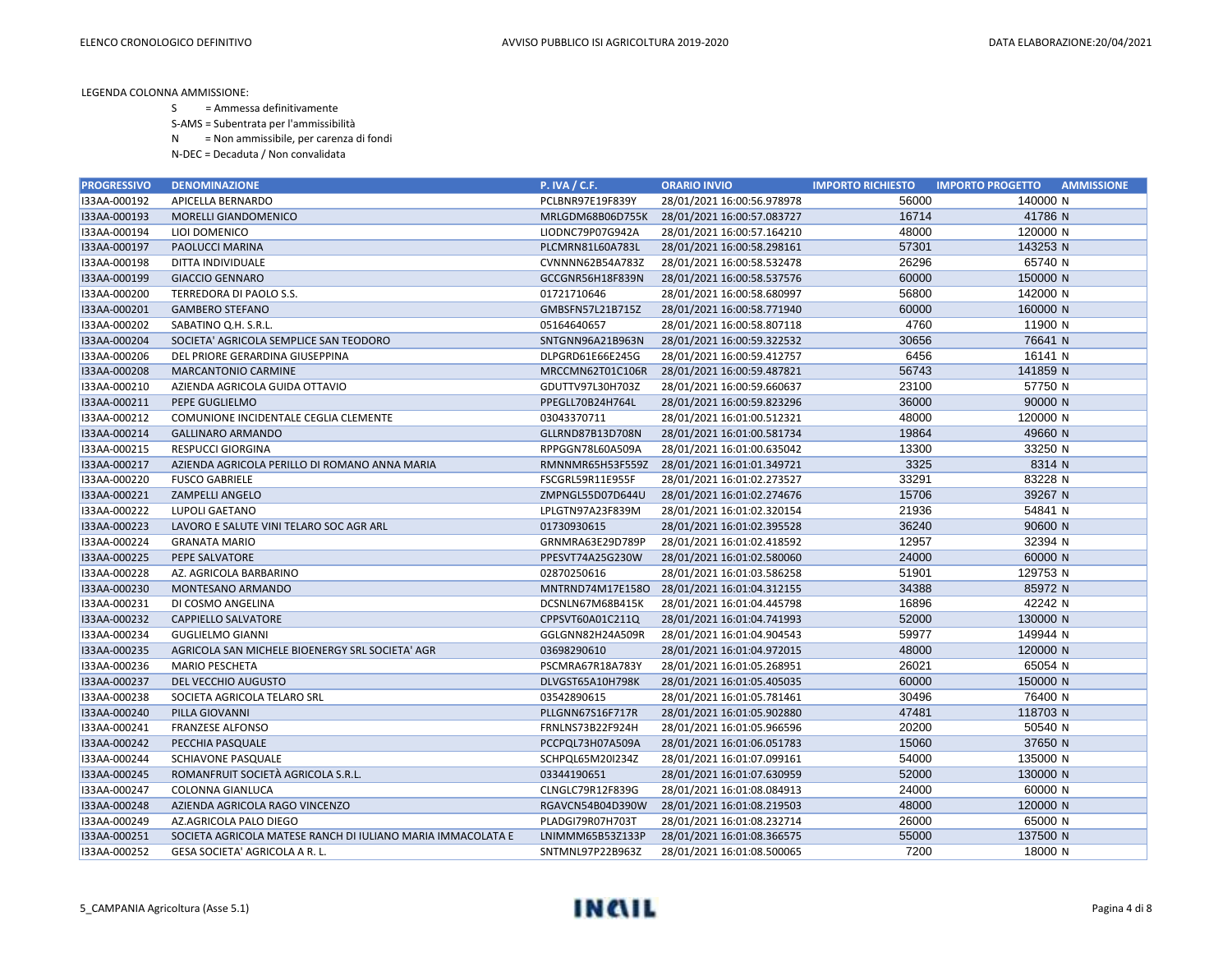- S = Ammessa definitivamente
- S-AMS = Subentrata per l'ammissibilità
- N = Non ammissibile, per carenza di fondi
- N-DEC = Decaduta / Non convalidata

| <b>PROGRESSIVO</b> | <b>DENOMINAZIONE</b>                               | <b>P. IVA / C.F.</b>    | <b>ORARIO INVIO</b>        | <b>IMPORTO RICHIESTO</b> | <b>AMMISSIONE</b><br><b>IMPORTO PROGETTO</b> |
|--------------------|----------------------------------------------------|-------------------------|----------------------------|--------------------------|----------------------------------------------|
| I33AA-000253       | <b>BARRETTA ANTONIO</b>                            | BRRNTN74A14F912Z        | 28/01/2021 16:01:08.529498 | 33306                    | 83267 N                                      |
| I33AA-000254       | SOCIETA' AGRICOLA U' CULUONNO DI POLITO VITO S.A.S | 05480320653             | 28/01/2021 16:01:09.272525 | 48700                    | 121750 N                                     |
| I33AA-000256       | <b>IACOVIELLO ANTONELLA</b>                        | <b>CVLNNL80A57A783S</b> | 28/01/2021 16:01:10.327322 | 20803                    | 52008 N                                      |
| I33AA-000257       | <b>GIANGREGORIO RITA</b>                           | GNGRTI55S55A783G        | 28/01/2021 16:01:10.961873 | 11680                    | 29200 N                                      |
| I33AA-000258       | <b>CUSANO ANGELO</b>                               | CSNNGL75L02A783P        | 28/01/2021 16:01:11.254124 | 6634                     | 16587 N                                      |
| I33AA-000260       | <b>SCALA PIERLUIGI</b>                             | SCLPLG94S06I234Q        | 28/01/2021 16:01:11.484442 | 26000                    | 66500 N                                      |
| I33AA-000262       | <b>SCAGLIONE GIUSEPPE</b>                          | SCGGPP46L26C879I        | 28/01/2021 16:01:11.900578 | 60000                    | 150000 N                                     |
| I33AA-000263       | VICINANZA GENNARO                                  | <b>VCNGNR67L22H703J</b> | 28/01/2021 16:01:11.994377 | 45920                    | 114800 N                                     |
| I33AA-000264       | <b>LOMBARDI GIOVANNI</b>                           | LMBGNN74A12F717T        | 28/01/2021 16:01:12.032329 | 60000                    | 150000 N                                     |
| I33AA-000265       | PASCALE LANGER FIORELLA                            | PSCFLL54M56F839T        | 28/01/2021 16:01:12.223322 | 13376                    | 33442 N                                      |
| I33AA-000266       | <b>CEMBALO GIUSEPPE</b>                            | CMBGPP74T23B715N        | 28/01/2021 16:01:12.428617 | 60000                    | 155010 N                                     |
| I33AA-000267       | LA COLOMBAIA S.S.                                  | 03994950610             | 28/01/2021 16:01:12.598365 | 19920                    | 49800 N                                      |
| I33AA-000268       | SOCIETA' AGRICOLA SEMPLICE ROMANO                  | RMNPQL98S14B963C        | 28/01/2021 16:01:13.167598 | 30656                    | 76641 N                                      |
| I33AA-000269       | <b>TODISCO MARCO</b>                               | TDSMRC82D25A489C        | 28/01/2021 16:01:13.252913 | 4975                     | 12438 N                                      |
| I33AA-000271       | <b>MONETTI CARMINE</b>                             | MNTCMN74T03A717Z        | 28/01/2021 16:01:13.445886 | 46800                    | 117000 N                                     |
| I33AA-000274       | DE VITO MAURIZIO                                   | DVTMRZ66H22A509K        | 28/01/2021 16:01:16.324196 | 16402                    | 41006 N                                      |
| I33AA-000275       | FIEGO SOCIETA' AGRICOLA SEMPLICE                   | 05634830656             | 28/01/2021 16:01:16.348547 | 30600                    | 76500 N                                      |
| I33AA-000276       | AZIENDA AGRICOLA STABILE ANNA                      | STBNNA73H43A717R        | 28/01/2021 16:01:16.503569 | 4300                     | 10750 N                                      |
| I33AA-000277       | <b>FRANZESE BIAGIO</b>                             | FRNBGI71C02F924J        | 28/01/2021 16:01:16.938015 | 27000                    | 67600 N                                      |
| I33AA-000278       | NARCISO CARMELA                                    | NRCCML73T46F717K        | 28/01/2021 16:01:17.223087 | 22740                    | 56850 N                                      |
| I33AA-000279       | AZIENDA AGRICOLA NOTARO GAETANO                    | NTRGTN74C16H931X        | 28/01/2021 16:01:17.320376 | 35600                    | 89000 N                                      |
| I33AA-000280       | LICCARDO VINCENZO                                  | LCCVCN76B03F799C        | 28/01/2021 16:01:17.431346 | 14542                    | 36356 N                                      |
| I33AA-000282       | PETRILLO RAFFAELE                                  | PTRRFL84L03B963K        | 28/01/2021 16:01:17.883622 | 60000                    | 150000 N                                     |
| I33AA-000283       | <b>BARILE VINCENZA</b>                             | BRLVCN71L67C983N        | 28/01/2021 16:01:18.078020 | 20048                    | 50121 N                                      |
| I33AA-000284       | SOC. AGR. SEMPLICE CONTINI DI ALTAVILLA            | 04257120651             | 28/01/2021 16:01:18.146922 | 35200                    | 88000 N                                      |
| I33AA-000285       | <b>FRANZESE SABATINO</b>                           | FRNSTN54S11D801R        | 28/01/2021 16:01:18.251329 | 48740                    | 121850 N                                     |
| I33AA-000286       | AZ.AGR.SELCE PIETRO                                | SLCPTR66B16A717Q        | 28/01/2021 16:01:18.286438 | 38280                    | 95700 N                                      |
| I33AA-000287       | TENUTA PODERE DEI LEONI SOCIETA' AGRICOLA ARL      | 05546470658             | 28/01/2021 16:01:19.049466 | 48000                    | 120000 N                                     |
| I33AA-000288       | <b>LENZA GENNARO</b>                               | LNZGNR74R17A717J        | 28/01/2021 16:01:19.340024 | 60000                    | 150000 N                                     |
| I33AA-000289       | AZIENDA AGRICOLA PILLA GIORGIO                     | PLLGRG62E30C846E        | 28/01/2021 16:01:19.455247 | 18179                    | 45448 N                                      |
| I33AA-000290       | AGROMECCANICA BILANCIERI DI BILANCIERI PASQUALE    | BLNPQL93L02G813Z        | 28/01/2021 16:01:19.644509 | 56438                    | 141097 N                                     |
| I33AA-000291       | SOCIETA' AGRICOLA LA TONDA SS                      | 05539380658             | 28/01/2021 16:01:19.645428 | 25126                    | 62816 N                                      |
| I33AA-000292       | TENUTA CAVALIER PEPE SOCIETA' AGRICOLA SRL         | 02595130648             | 28/01/2021 16:01:20.176479 | 35090                    | 87725 N                                      |
| I33AA-000293       | ARMINIO ROMINA                                     | RMNRMN77D57A509T        | 28/01/2021 16:01:20.376680 | 44000                    | 110000 N                                     |
| I33AA-000294       | <b>BACCO BRUNO</b>                                 | BCCBRN61S03F481I        | 28/01/2021 16:01:20.546028 | 32800                    | 82000 N                                      |
| I33AA-000295       | <b>D'ANDREA MICHELE</b>                            | DNDMHL80E11E716D        | 28/01/2021 16:01:20.946711 | 17632                    | 44082 N                                      |
| I33AA-000296       | SANTA FOSCA SOCIETA' AGRICOLA SRL UNIPERSONALE     | 02806990640             | 28/01/2021 16:01:21.153982 | 24581                    | 61453 N                                      |
| I33AA-000298       | AZ. AGR. F.LLI CERRATO V. E M.                     | 03168620650             | 28/01/2021 16:01:21.622408 | 24080                    | 60200 N                                      |
| I33AA-000300       | <b>IANNOTTA LIBERATO</b>                           | NNTLRT91L21G596A        | 28/01/2021 16:01:22.078997 | 20200                    | 50500 N                                      |
| I33AA-000303       | ARTEMIDE SNC                                       | 02308210646             | 28/01/2021 16:01:23.460618 | 8258                     | 20645 N                                      |
| I33AA-000304       | <b>CASSETTA ANGELA</b>                             | CSSNGL78T70A783X        | 28/01/2021 16:01:24.412702 | 23548                    | 58872 N                                      |
| I33AA-000305       | <b>D'AMORE FRANCESCO</b>                           | DMRFNC60C28D799P        | 28/01/2021 16:01:24.526147 | 25540                    | 63850 N                                      |
| I33AA-000306       | LA TENUTA BIANCA DI DI MASI GIOVANNI               | DMSGNN61A15H703C        | 28/01/2021 16:01:24.810454 | 30241                    | 75604 N                                      |

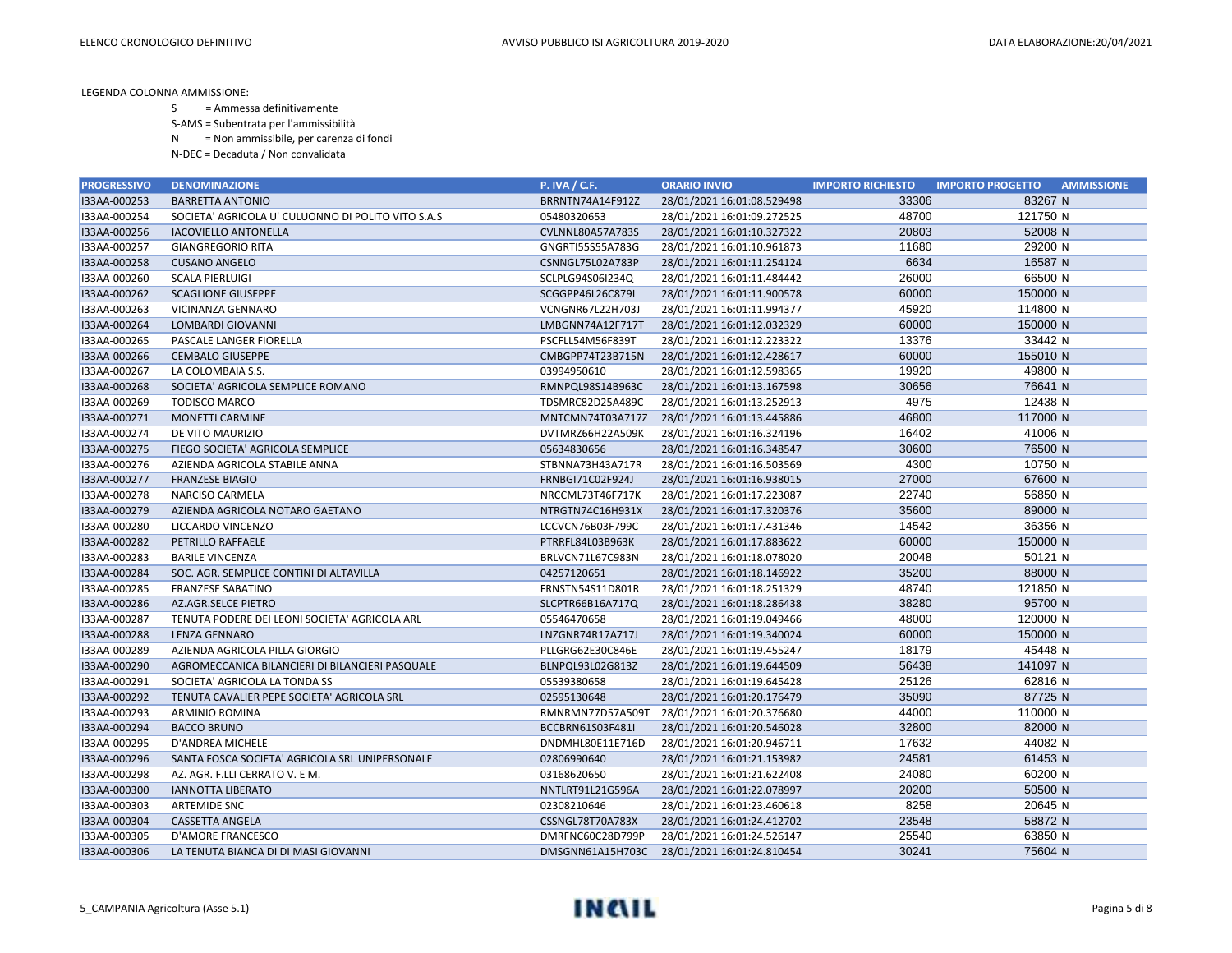- S = Ammessa definitivamente
- S-AMS = Subentrata per l'ammissibilità
- N = Non ammissibile, per carenza di fondi
- N-DEC = Decaduta / Non convalidata

| <b>PROGRESSIVO</b> | <b>DENOMINAZIONE</b>                                       | <b>P. IVA / C.F.</b> | <b>ORARIO INVIO</b>        | <b>IMPORTO RICHIESTO</b> | <b>AMMISSIONE</b><br><b>IMPORTO PROGETTO</b> |
|--------------------|------------------------------------------------------------|----------------------|----------------------------|--------------------------|----------------------------------------------|
| I33AA-000307       | FILOMENA LANZANO                                           | LNZFMN76T42F839O     | 28/01/2021 16:01:25.226806 | 22112                    | 55280 N                                      |
| I33AA-000311       | <b>MOLETTIERI MARIA</b>                                    | MLTMRA64L44F559N     | 28/01/2021 16:01:27.332982 | 21260                    | 53152 N                                      |
| I33AA-000313       | <b>FONATANA PAOLO</b>                                      | FNTPLA67C27F839X     | 28/01/2021 16:01:28.459191 | 5324                     | 13310 N                                      |
| I33AA-000314       | PASCARELLA LUCIANO                                         | PSCLCN80E24G596H     | 28/01/2021 16:01:28.969006 | 57200                    | 143000 N                                     |
| I33AA-000315       | <b>LETIZIA SRL</b>                                         | 03719170619          | 28/01/2021 16:01:29.691701 | 60000                    | 200000 N                                     |
| I33AA-000317       | POLITO VITO                                                | PLTVTI69R01A091J     | 28/01/2021 16:01:30.117703 | 50800                    | 127000 N                                     |
| I33AA-000318       | D'ANGELO FERRUCCIO                                         | DNGFRC71R21C974N     | 28/01/2021 16:01:30.731695 | 42600                    | 106500 N                                     |
| I33AA-000319       | SOCIETA' AGRICOLA GAETANO SRL                              | 07037251217          | 28/01/2021 16:01:31.645953 | 21936                    | 54841 N                                      |
| I33AA-000320       | DE CHIARA ALDO                                             | DCHLDA64A17D390Y     | 28/01/2021 16:01:31.717364 | 26400                    | 66000 N                                      |
| I33AA-000322       | CILENTO SERVIZI SOC. COOPERATIVA                           | 04366510651          | 28/01/2021 16:01:32.800281 | 8000                     | 20000 N                                      |
| I33AA-000326       | <b>GAMBACORTA MATTEO</b>                                   | GMBMTT86B15A509P     | 28/01/2021 16:01:33.959386 | 33901                    | 84754 N                                      |
| I33AA-000327       | AZIENDA AGRICOLA VINCENZO GIULIANO                         | GLNVCN85R19H703O     | 28/01/2021 16:01:34.139995 | 24800                    | 62000 N                                      |
| I33AA-000328       | CILIBERTI FRANCESCO - AZIENDA AGRICOLA-                    | CLBFNC55A18F480B     | 28/01/2021 16:01:34.419701 | 12600                    | 31500 N                                      |
| I33AA-000329       | <b>CILIBERTI ARTURO</b>                                    | CLBRTR61A15F480O     | 28/01/2021 16:01:34.481132 | 12600                    | 31500 N                                      |
| I33AA-000330       | MARCANTONIO LORENZO                                        | MRCLNZ69B22C106O     | 28/01/2021 16:01:34.793659 | 58400                    | 146000 N                                     |
| I33AA-000331       | <b>PANARESE GIANFRANCO</b>                                 | PNRGFR66D27F557R     | 28/01/2021 16:01:34.940401 | 14478                    | 36196 N                                      |
| I33AA-000332       | <b>FABIANO MARIA</b>                                       | FBNMRA94D44F839R     | 28/01/2021 16:01:36.089057 | 50704                    | 126762 N                                     |
| I33AA-000334       | AZIENDA AGRICOLA BARRA DOMENICO                            | BRRDNC52P12A064M     | 28/01/2021 16:01:37.264480 | 33100                    | 82750 N                                      |
| I33AA-000335       | DAMIANO CLAUDIA                                            | DMNCLD76L47A783Y     | 28/01/2021 16:01:37.637206 | 4350                     | 10877 N                                      |
| I33AA-000338       | SIMONETTI PASQUALE                                         | SMNPQL72E21I073Z     | 28/01/2021 16:01:38.714721 | 16713                    | 41784 N                                      |
| I33AA-000339       | <b>VOZA ANTONINO</b>                                       | VZONNN62E09B644M     | 28/01/2021 16:01:39.122402 | 28619                    | 71548 N                                      |
| I33AA-000340       | AGRICOLA SAN TAMMARO S.S DI SANTORO GIUSEPPE               | 03333670614          | 28/01/2021 16:01:39.472169 | 7200                     | 18000 N                                      |
| I33AA-000342       | <b>CORTE GRANDE SRL</b>                                    | 03891870614          | 28/01/2021 16:01:40.519782 | 24648                    | 61621 N                                      |
| I33AA-000343       | FERRARA SOCIETA AGRICOLA SRLS                              | 07988181215          | 28/01/2021 16:01:43.482788 | 13678                    | 34196 N                                      |
| I33AA-000345       | AZIENDA VITIVINICOLA TERRE DEL VESCOVO MOLETTIERI GIUSEPPA | MLTGPP66H58F559R     | 28/01/2021 16:01:44.328932 | 26331                    | 65829 N                                      |
| I33AA-000346       | AZIENDA AGRICOLA FRATELLI PARENTE SSA                      | 93107120615          | 28/01/2021 16:01:44.605070 | 34471                    | 86178 N                                      |
| I33AA-000347       | IZZO MICHELE S.S.                                          | 03407760614          | 28/01/2021 16:01:46.058991 | 58080                    | 145200 N                                     |
| I33AA-000351       | <b>BRUNO GIUSEPPE</b>                                      | BRNGPP78B03A783V     | 28/01/2021 16:01:51.721383 | 27104                    | 67762 N                                      |
| I33AA-000353       | COVIELLO MARIA ROSALBA                                     | CVLMRS65R70H394G     | 28/01/2021 16:01:52.849388 | 1854                     | 4635 N                                       |
| I33AA-000354       | <b>FAMIGLIETTI CARMINE</b>                                 | FMGCMN77T24B776G     | 28/01/2021 16:01:52.957802 | 23856                    | 59641 N                                      |
| I33AA-000355       | DEL VECCHIO DOMENICO                                       | DLVDNC80B12L254E     | 28/01/2021 16:01:53.501022 | 2400                     | 6000 N                                       |
| I33AA-000356       | AZ. AGR. SIRIGNANO ANIELLO SALVATORE                       | SRGNLS78T24F924K     | 28/01/2021 16:01:54.990733 | 20400                    | 51000 N                                      |
| I33AA-000357       | APEIRON COOPERATIVA SOCIALE A R.L.                         | 03478010618          | 28/01/2021 16:01:55.136408 | 22144                    | 55360 N                                      |
| I33AA-000358       | PARENTE ANNA                                               | PRNNNA75R49A783E     | 28/01/2021 16:01:58.164941 | 24140                    | 60350 N                                      |
| I33AA-000363       | PIGNATA ENRICO                                             | PGNNRC74C30B963N     | 28/01/2021 16:02:02.671946 | 12826                    | 32067 N                                      |
| I33AA-000364       | FAMIGLIETTI GIOVANNI RAFFAELE                              | FMGGNN67L18B776J     | 28/01/2021 16:02:03.279915 | 16800                    | 42000 N                                      |
| I33AA-000365       | <b>DELLO MARGIO ANNA</b>                                   | DLLNNA70B60E173T     | 28/01/2021 16:02:03.438623 | 45000                    | 112500 N                                     |
| I33AA-000367       | <b>CASTALDO PASQUALE</b>                                   | CSTPQL81A21B715U     | 28/01/2021 16:02:05.782281 | 20000                    | 50000 N                                      |
| I33AA-000368       | <b>MONACO MARIO</b>                                        | MNCMRA58E06H764K     | 28/01/2021 16:02:07.180314 | 27090                    | 67727 N                                      |
| I33AA-000370       | <b>NOBIS SALVATORE</b>                                     | NBSSVT56T24H798U     | 28/01/2021 16:02:08.354220 | 31661                    | 79153 N                                      |
| I33AA-000380       | DITTA INDIVIDUALE                                          | SCHLNU81E71D708B     | 28/01/2021 16:02:22.892797 | 54000                    | 135000 N                                     |
| I33AA-000381       | <b>CALISTO SOCIETA' AGRICOLA</b>                           | 04961430651          | 28/01/2021 16:02:23.231780 | 25712                    | 64280 N                                      |
| I33AA-000383       | LA SALVIA FRANCESCO                                        | LSLFNC74H06C352V     | 28/01/2021 16:02:23.971302 | 17980                    | 44952 N                                      |

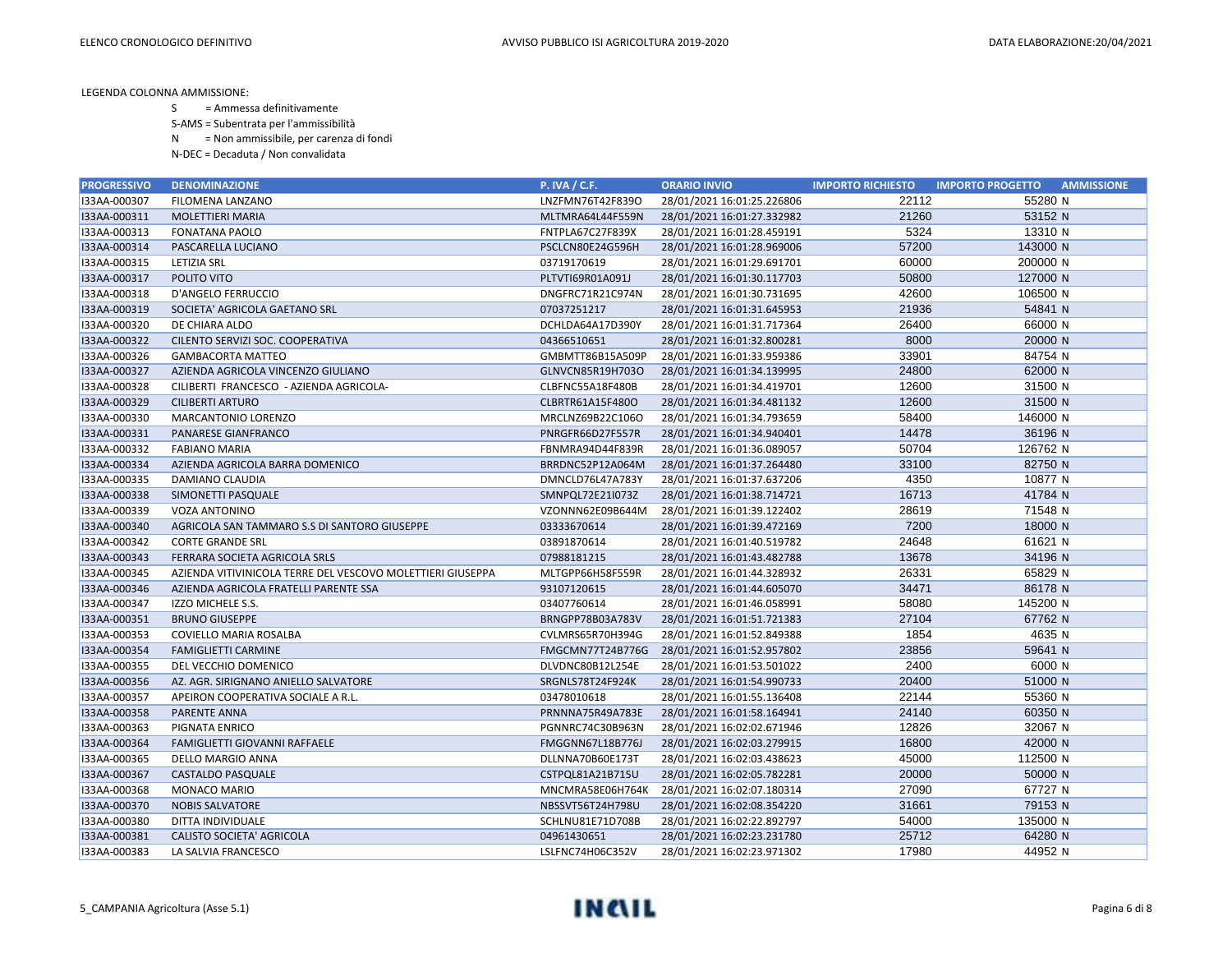S = Ammessa definitivamente

S-AMS = Subentrata per l'ammissibilità

N = Non ammissibile, per carenza di fondi

N-DEC = Decaduta / Non convalidata

| <b>PROGRESSIVO</b> | <b>DENOMINAZIONE</b>                  | <b>P. IVA / C.F.</b>    | <b>ORARIO INVIO</b>        | <b>IMPORTO RICHIESTO</b> | <b>AMMISSIONE</b><br><b>IMPORTO PROGETTO</b> |
|--------------------|---------------------------------------|-------------------------|----------------------------|--------------------------|----------------------------------------------|
| I33AA-000384       | SABBATINI CARMINE                     | SBBCMN75B08H703O        | 28/01/2021 16:02:25.078369 | 23600                    | 59000 N                                      |
| I33AA-000385       | PELLEGRINO LUIGI                      | PLLLGU66E21A128N        | 28/01/2021 16:02:25.187320 | 38240                    | 95600 N                                      |
| I33AA-000388       | PETTINATI VINCENZO                    | PTTVCN77R16F839P        | 28/01/2021 16:02:28.088151 | 19670                    | 49177 N                                      |
| I33AA-000389       | <b>BARTEMUCCI LUIGI</b>               | BRTLGU67A11H898Z        | 28/01/2021 16:02:28.144412 | 27454                    | 68635 N                                      |
| I33AA-000390       | PETRILLO RAFFAELE                     | PTRRFL98T03B715X        | 28/01/2021 16:02:29.043837 | 31600                    | 79000 N                                      |
| I33AA-000392       | LUONGO MARIA RITA FILOMENA            | LNGMRT63A69Z613J        | 28/01/2021 16:02:30.038082 | 19807                    | 49518 N                                      |
| I33AA-000393       | CAMPANILE GIOVANNI BATTISTA           | CMPGNN96R31B963C        | 28/01/2021 16:02:30.486965 | 19989                    | 49974 N                                      |
| I33AA-000395       | PIERRO DONATO                         | PRRDNT71S25H703Q        | 28/01/2021 16:02:36.390147 | 43400                    | 108500 N                                     |
| I33AA-000396       | <b>IOVINO GIOVANNI</b>                | VNIGNN74M07I234G        | 28/01/2021 16:02:37.801433 | 25800                    | 64500 N                                      |
| I33AA-000401       | <b>MAZZONE SALVATORE</b>              | MZZSVT63S03B542R        | 28/01/2021 16:02:54.750271 | 15060                    | 37652 N                                      |
| I33AA-000403       | CIARAMELLA GIANFRANCA                 | CRMGFR66L67F113H        | 28/01/2021 16:02:59.898152 | 26000                    | 65000 N                                      |
| I33AA-000404       | CHIAUZZI MICHELE                      | 00325970648             | 28/01/2021 16:03:01.146461 | 60000                    | 200000 N                                     |
| I33AA-000405       | DITTA INDIVIDUALE                     | RMNGPP61P55H683I        | 28/01/2021 16:03:05.947286 | 14000                    | 35000 N                                      |
| I33AA-000407       | SOC. AGR. ALLEVAMENTI DEL MASSICO ARL | 03452710613             | 28/01/2021 16:03:15.881152 | 60000                    | 161000 N                                     |
| I33AA-000408       | CAPPIELLO DOMENICO                    | CPPDNC87P16B963Y        | 28/01/2021 16:03:18.458276 | 25400                    | 63500 N                                      |
| I33AA-000409       | <b>ERRA FRANCESCO</b>                 | RREFNC66R01H703R        | 28/01/2021 16:03:19.902539 | 11266                    | 28166 N                                      |
| I33AA-000410       | <b>IACOVONE VINCENZO</b>              | CVNVCN63D12B704N        | 28/01/2021 16:03:21.369044 | 17200                    | 43000 N                                      |
| I33AA-000411       | <b>NARDI BRUNO</b>                    | NRDBRN73B01F494O        | 28/01/2021 16:03:23.523457 | 5829                     | 14574 N                                      |
| I33AA-000412       | <b>BENCARDINO RAFFAELE</b>            | BNCRFL62R12A717V        | 28/01/2021 16:03:24.994506 | 8360                     | 20900 N                                      |
| I33AA-000413       | <b>RUSSO ANTONIO</b>                  | RSSNTN57A12A128W        | 28/01/2021 16:03:34.310489 | 15780                    | 39450 N                                      |
| I33AA-000414       | DITTA INDIVIDUALE                     | DVTGPP85C29A509W        | 28/01/2021 16:03:36.154208 | 6178                     | 15446 N                                      |
| I33AA-000416       | MAZZEO ROCCO                          | MZZRCC60B29G227C        | 28/01/2021 16:03:49.016639 | 5400                     | 13500 N                                      |
| I33AA-000417       | LEPPA MARGHERITA                      | LPPMGH80T57A783N        | 28/01/2021 16:03:57.519126 | 22401                    | 56003 N                                      |
| I33AA-000420       | POLITO GIUSEPPE                       | PLTGPP75E23H703T        | 28/01/2021 16:04:26.795115 | 60000                    | 159000 N                                     |
| I33AA-000423       | <b>ZOTTI ASSUNTA</b>                  | ZTTSNT76B64L254Z        | 28/01/2021 16:04:48.635968 | 26108                    | 65272 N                                      |
| I33AA-000424       | SOCIETA' AGRICOLA SIDICINA S.R.L.     | 04493440616             | 28/01/2021 16:05:32.997268 | 16460                    | 41150 N                                      |
| I33AA-000427       | SATRIANO MICHELE ALFREDO              | STRMHL47H24F839P        | 28/01/2021 16:05:57.521317 | 22732                    | 56832 N                                      |
| I33AA-000429       | TROTTA MARIA                          | TRTMRA75R49A717Z        | 28/01/2021 16:07:10.909729 | 19312                    | 48281 N                                      |
| I33AA-000430       | <b>BELPERIO ANTONIO</b>               | BLPNTN70E23H898N        | 28/01/2021 16:07:59.936543 | 15213                    | 38034 N                                      |
| I33AA-000432       | SAURO MARTINO ANGELO                  | SRAMTN69S11C719R        | 28/01/2021 16:08:20.125039 | 21268                    | 53170 N                                      |
| I33AA-000433       | DITTA INDIVIDUALE                     | MNCCML73L56G793U        | 28/01/2021 16:08:23.593165 | 20000                    | 50000 N                                      |
| I33AA-000434       | VICARIO TOMMASO                       | VCRTMS78T23A783Z        | 28/01/2021 16:08:36.549105 | 36242                    | 90607 N                                      |
| I33AA-000436       | PICUCCIO ADDOLORATA                   | PCCDLR68C54F494E        | 28/01/2021 16:09:02.684577 | 32332                    | 80832 N                                      |
| I33AA-000437       | <b>CARUSO MARIO</b>                   | CRSMRA72H13A783A        | 28/01/2021 16:09:18.968450 | 29636                    | 74090 N                                      |
| I33AA-000438       | ANGELONE MICHELE                      | <b>NGLMHL75A21G596I</b> | 28/01/2021 16:10:03.953898 | 30000                    | 75000 N                                      |
| I33AA-000440       | <b>BOZZELLA VINCENZO</b>              | BZZVCN63C24A783X        | 28/01/2021 16:11:36.085323 | 16740                    | 41850 N                                      |
| I33AA-000441       | DI IESO GIOVANNI MICHELE              | DSIGNN59C10L965H        | 28/01/2021 16:11:38.032035 | 44000                    | 110000 N                                     |
| I33AA-000442       | SOCIETA' AGRICOLA F.LLI CAGGIANO SS   | 02647840640             | 28/01/2021 16:11:48.259988 | 60000                    | 150328 N                                     |
| I33AA-000444       | <b>CIARLA NICOLA</b>                  | CRLNCL73B14D756V        | 28/01/2021 16:13:40.982285 | 24267                    | 60668 N                                      |
| I33AA-000445       | CAGGIANO ANGELINA                     | CGGNLN82E45A783F        | 28/01/2021 16:14:16.293415 | 39144                    | 97860 N                                      |
| I33AA-000447       | LA ROCCA CIRIACO                      | LRCCRC91S04A783J        | 28/01/2021 16:14:46.224983 | 57909                    | 144773 N                                     |
| I33AA-000448       | <b>FERRARO ANTONIO</b>                | FRRNTN86C27A783D        | 28/01/2021 16:16:22.871311 | 28105                    | 70264 N                                      |
| I33AA-000449       | <b>COCCA ANTONIO</b>                  | CCCNTN79M28A783T        | 28/01/2021 16:16:53.920800 | 28200                    | 70500 N                                      |